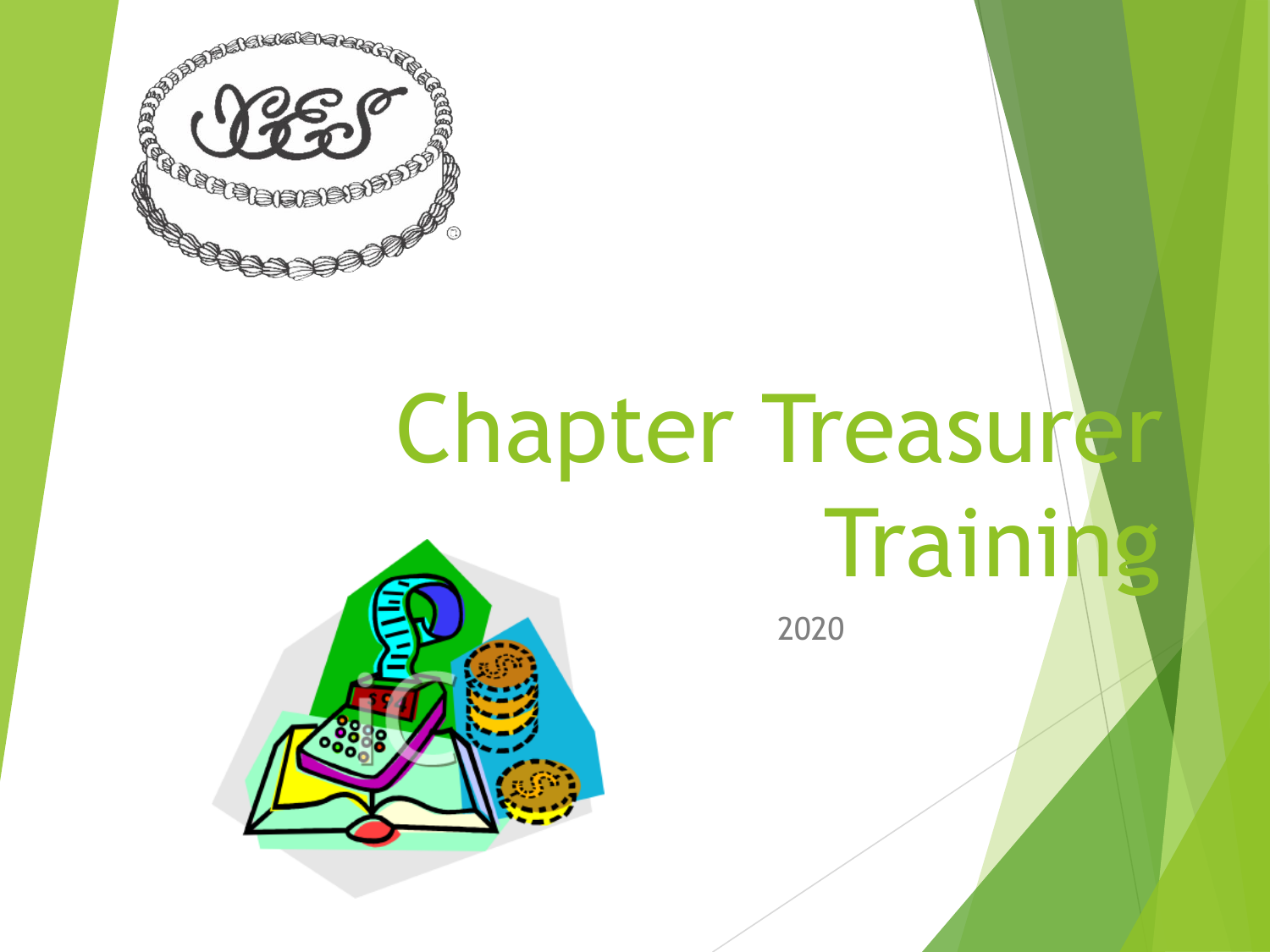#### **Treasurer**

#### **Overview**

- $\blacktriangleright$  New Treasurer
- **Duties**
- $\blacktriangleright$  Finances
- $\blacktriangleright$  Treasurer Tasks
- $\blacktriangleright$  Forms
- EIN and Taxes
- **Chapter Audits**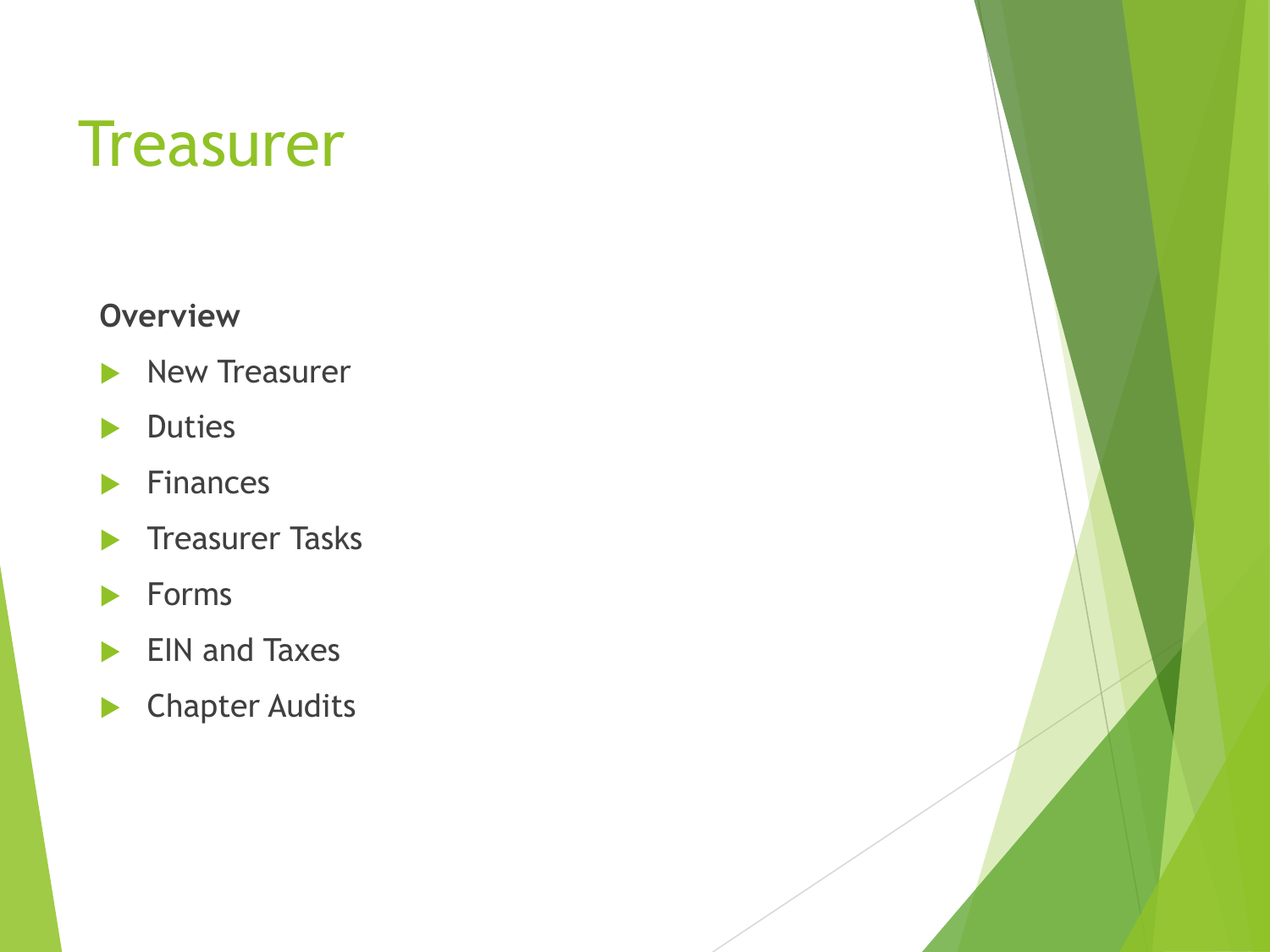### New Treasurer

#### **After Elections**

- Fill out the Treasurer Contract
	- ▶ Log in to ices.org, go to Governance S/A/P/C/C Forms -Annual Contracts – on the right side "Treasurer Contract"
- Link: <https://ices.org/sapcc-treasurer-contract/>
- Your photo and bio are required. Let the Representative Liaison know if you do not want them published.
- If you have problems, contact the Representatives Liaison, [representatives@ices.org](mailto:representatives@ices.org)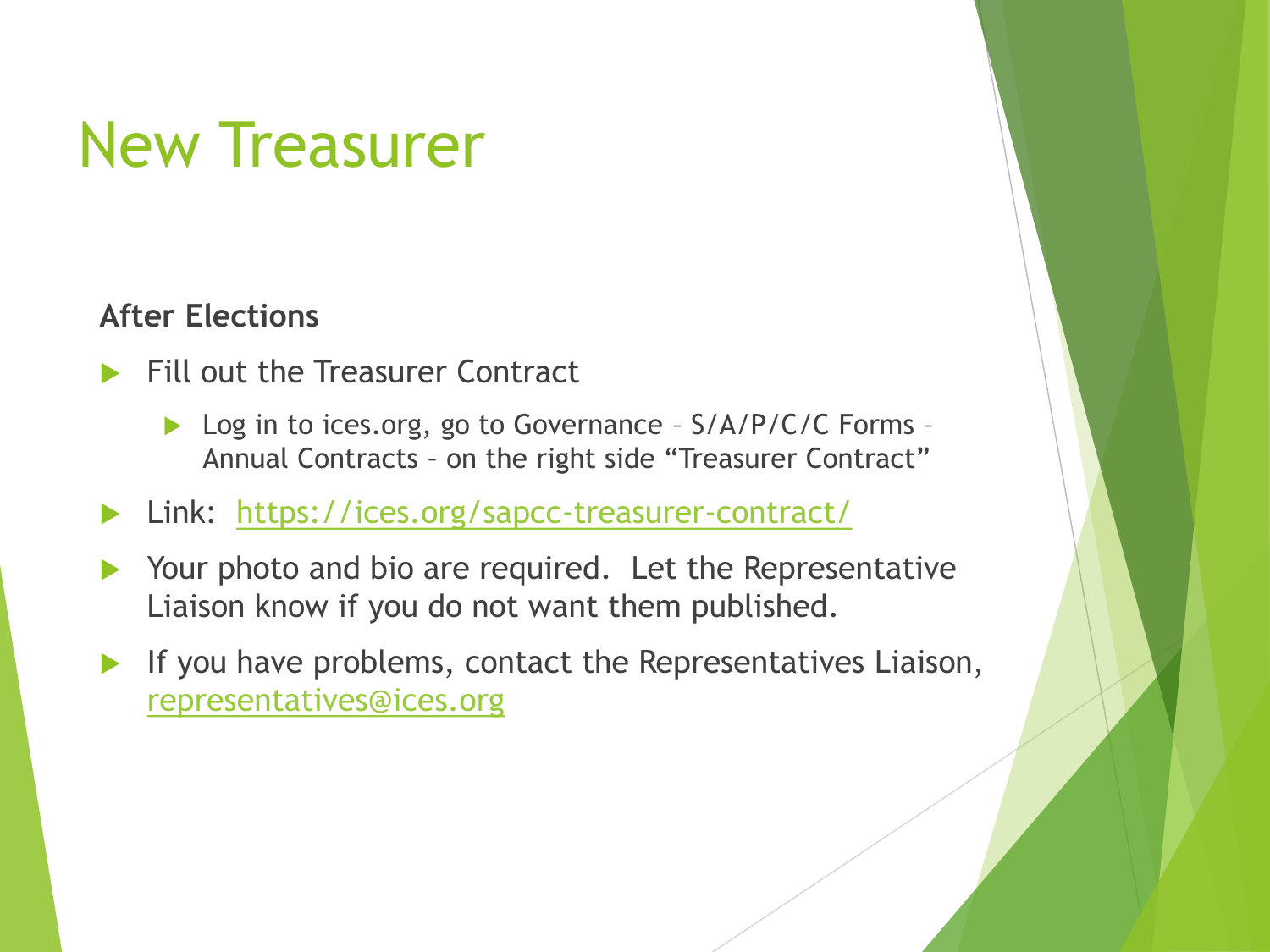### **Duties**

**Chapter Bylaws, Article VII, Section 4**

- be the chief financial officer of this Chapter.
- keep the complete, permanent financial records (backup for these records, receipts etc. must be kept for a minimum of seven (7) years). (These records should be digital).
- sign the checks and perform other duties as required by government agencies and these chapter bylaws.
- provide a written report of receipts and disbursements at each meeting and maintain the necessary financial records. (minimum of 2 meetings per year).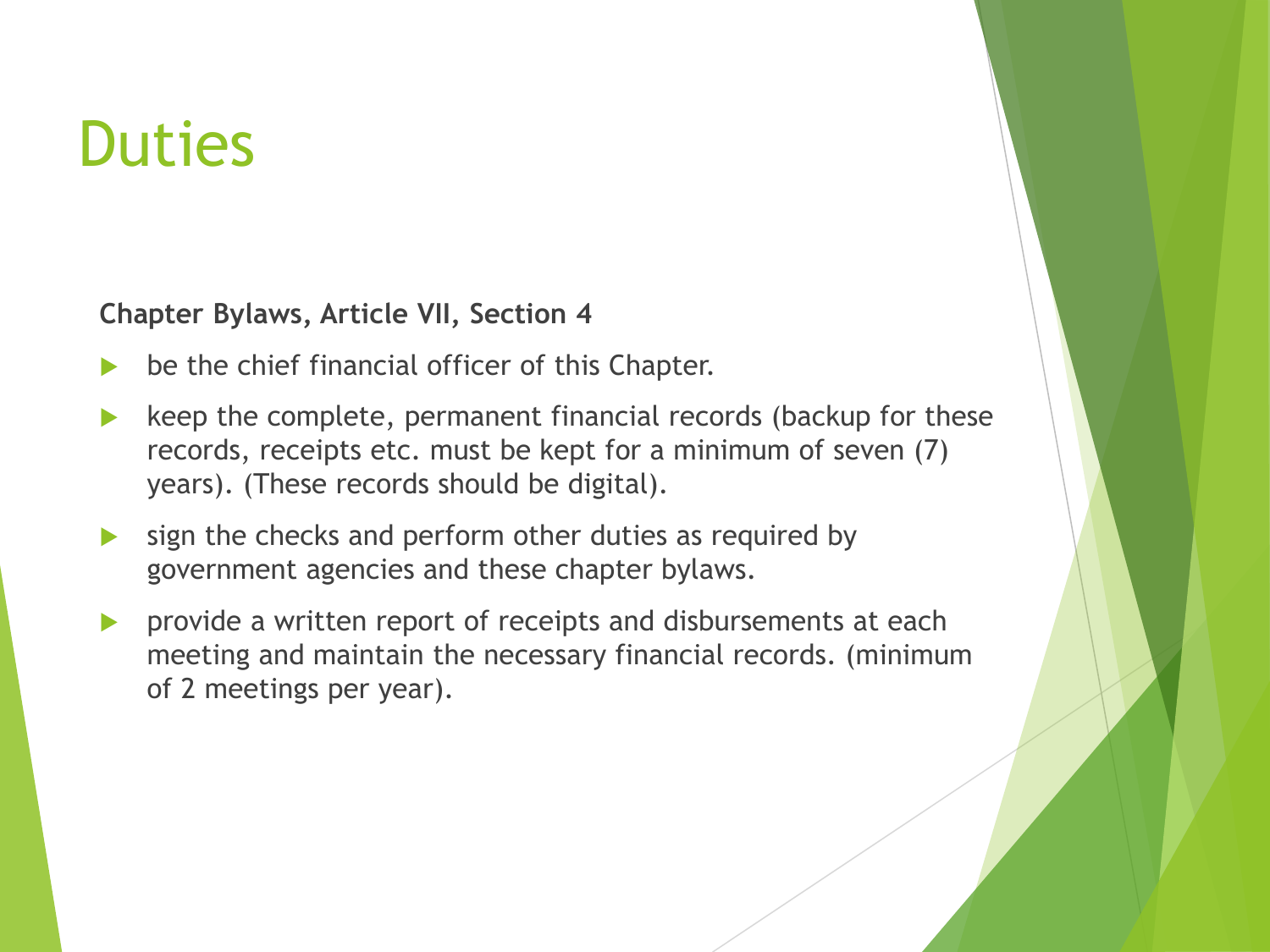### **Duties**

#### **Continued**

- The treasurer shall complete the required Semiannual Financial Reporting Form for their S/A/P/C/C and submit it on the ICES website by March 15th and September 15th of each year.
- Any chapter failing to meet required financial reporting during any fiscal year will be notified in writing on October 1st that they have 30 days to comply.
- The treasurer shall deposit all funds for the chapter in a timely manner.
- This account must be set up within thirty (30) days of receiving chapter status.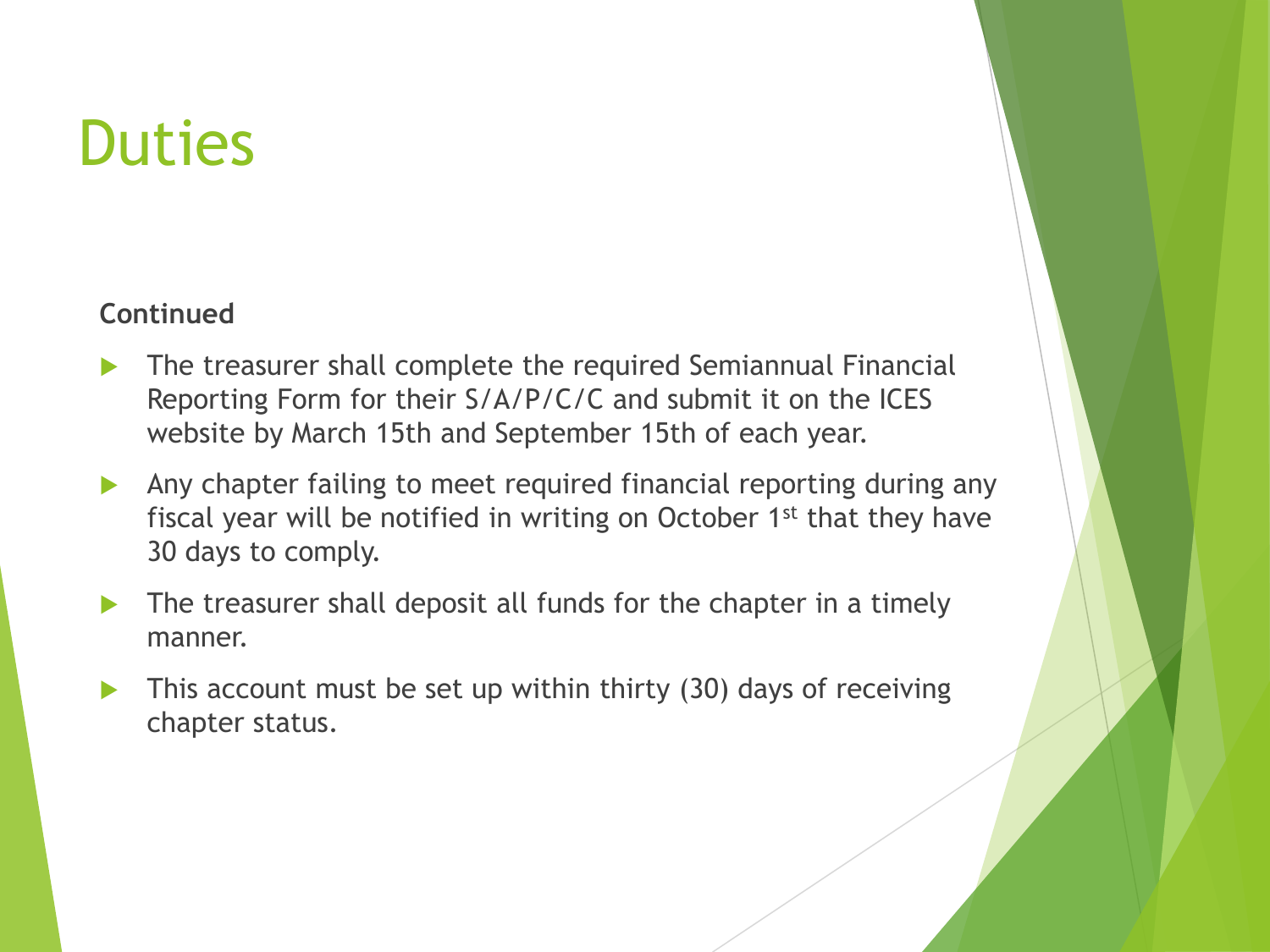### **Duties**

#### **Continued**

- The Treasurer is authorized to pay expenses incurred for days of sharing, newsletters and other chapter approved projects.
- Upon retirement from office, the treasurer shall turn over to the succeeding treasurer or to the representative, all funds, financial records and any other chapter property.
- Copies of all treasurer reports must be made available to all chapter members, upon request at a reasonable cost.
- ICES secures liability insurance for the Chapter. (The Representative should contact the ICES Treasurer for the Request Form)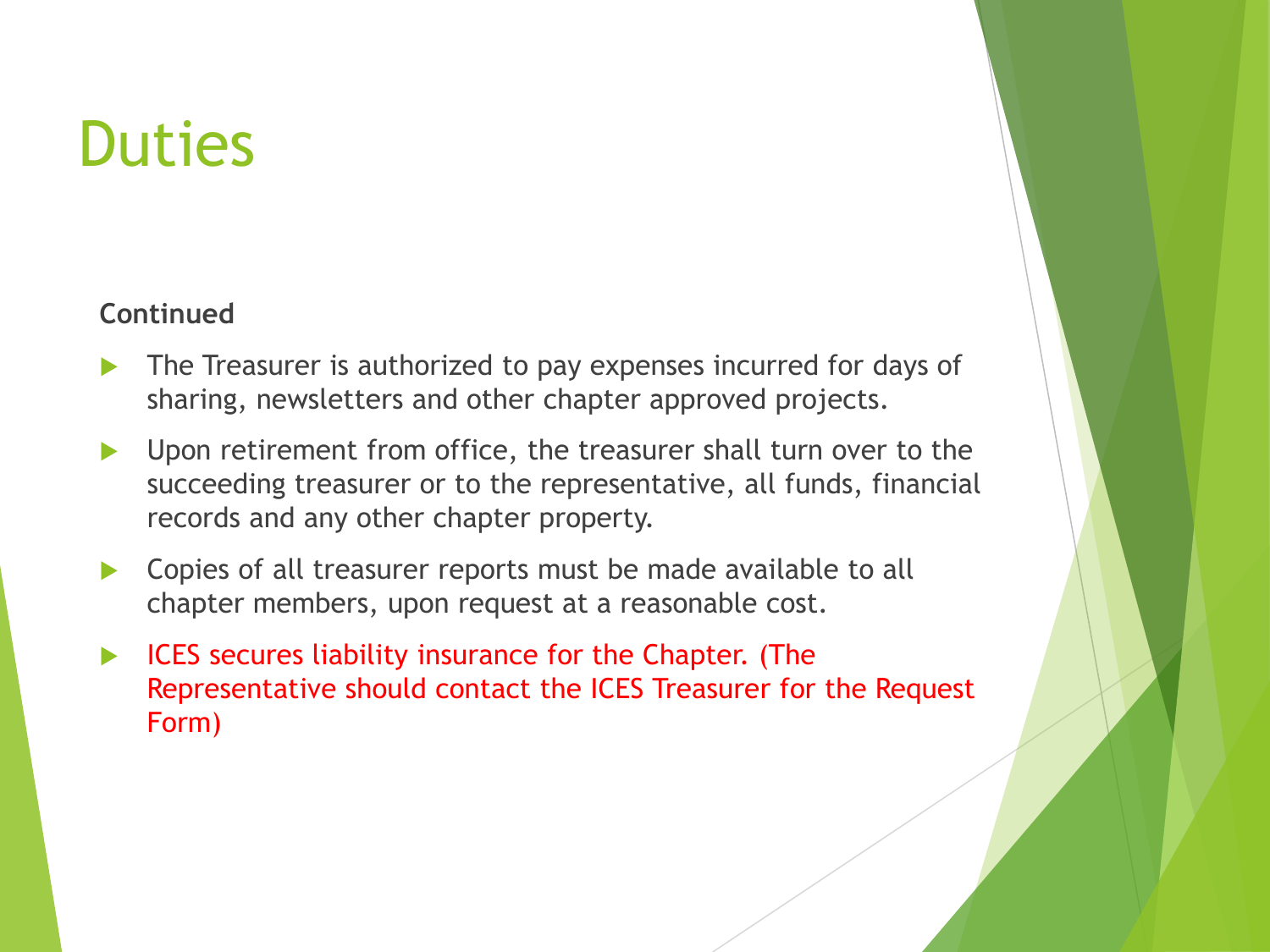### Finances

**Chapter Bylaws, Article IX**

- The fiscal year is September 1 to August 31.
- Must update all banking accounts, emails and credit/debit cards within 30 days of elections.
- The Chapter bank account shall be in the Chapter name with a minimum of the Representative and Treasurer listed on the account. Any expenditures over \$300.00 (USD) shall have proper documentation (receipts, work order, etc.) supporting the expenditure and two officer's approval. The name on such bank account shall be (State / Area) as provided for in Article I of these Bylaws.
- If the expenditure is done with a credit/debit card, documentation (minutes) that it was an approved expenditure must be included.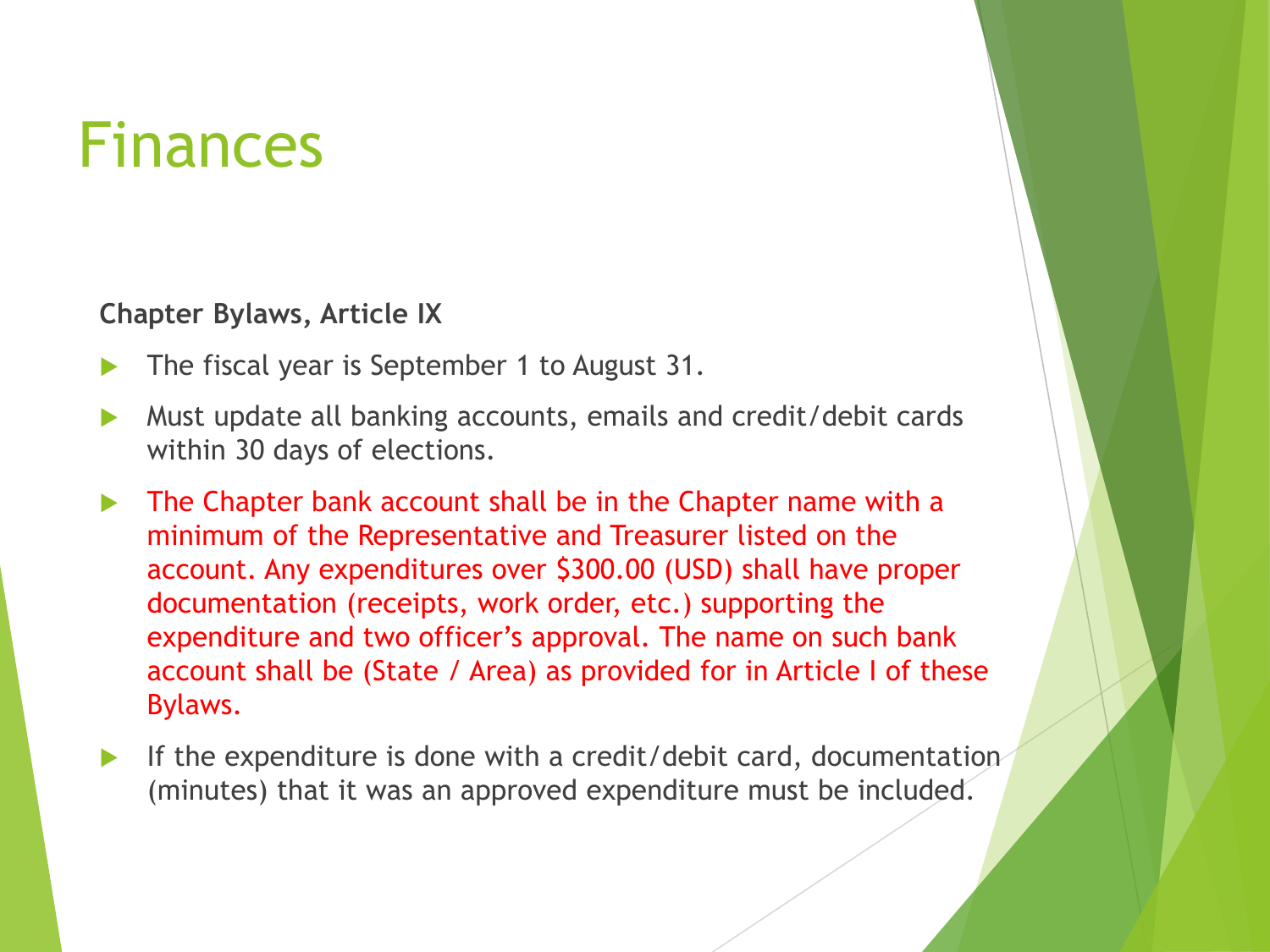#### **Treasurer**

**Must:**

- Verify and balance all bank statements as soon as they are received.
- Maintain lines of communication with Representative
- Turn in required reports in a timely manner.
- keep a copy of Chapter Bylaws.
- keep a copy of any motions relating to expenditures.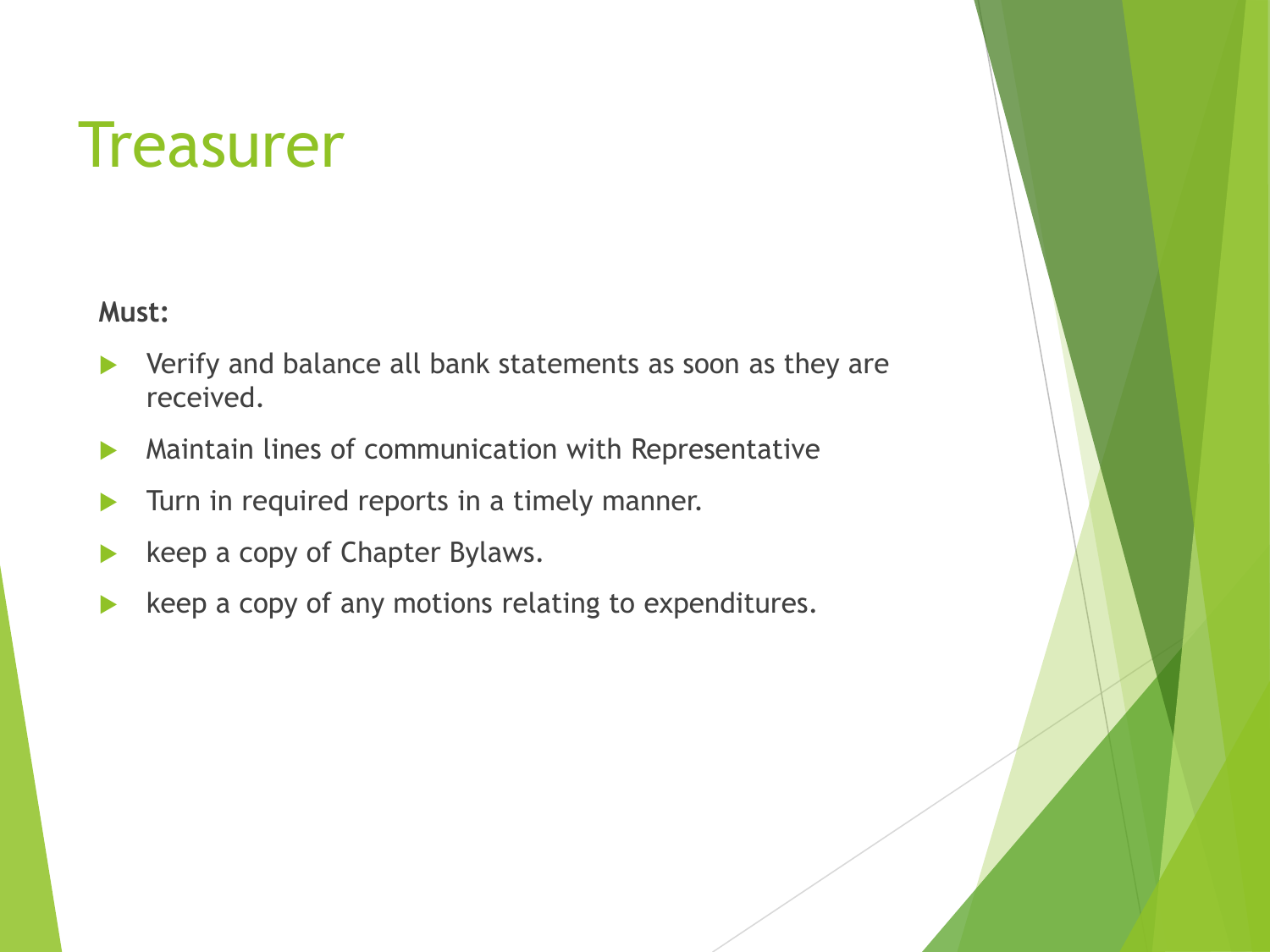#### **Treasurer**

#### **Must:**

- keep receipts for all payments/ reimbursements.(chronologically)
- You may use a form similar to the Expense Reimbursement Form, found on the ICES secure website. This will add a layer of documentation for your records as well as providing all the information and receipts needed. You can send it to Chapter members to fill out.
- store all records digitally if possible. If unable to store digitally, maintain a file system by month for all bank statements and receipts.
- there is a free app called **CamScanner.** It uses a smart phone's camera to scan an image or document and create a pdf, this will enable the rep and treasurer to scan receipts and bank statements easily.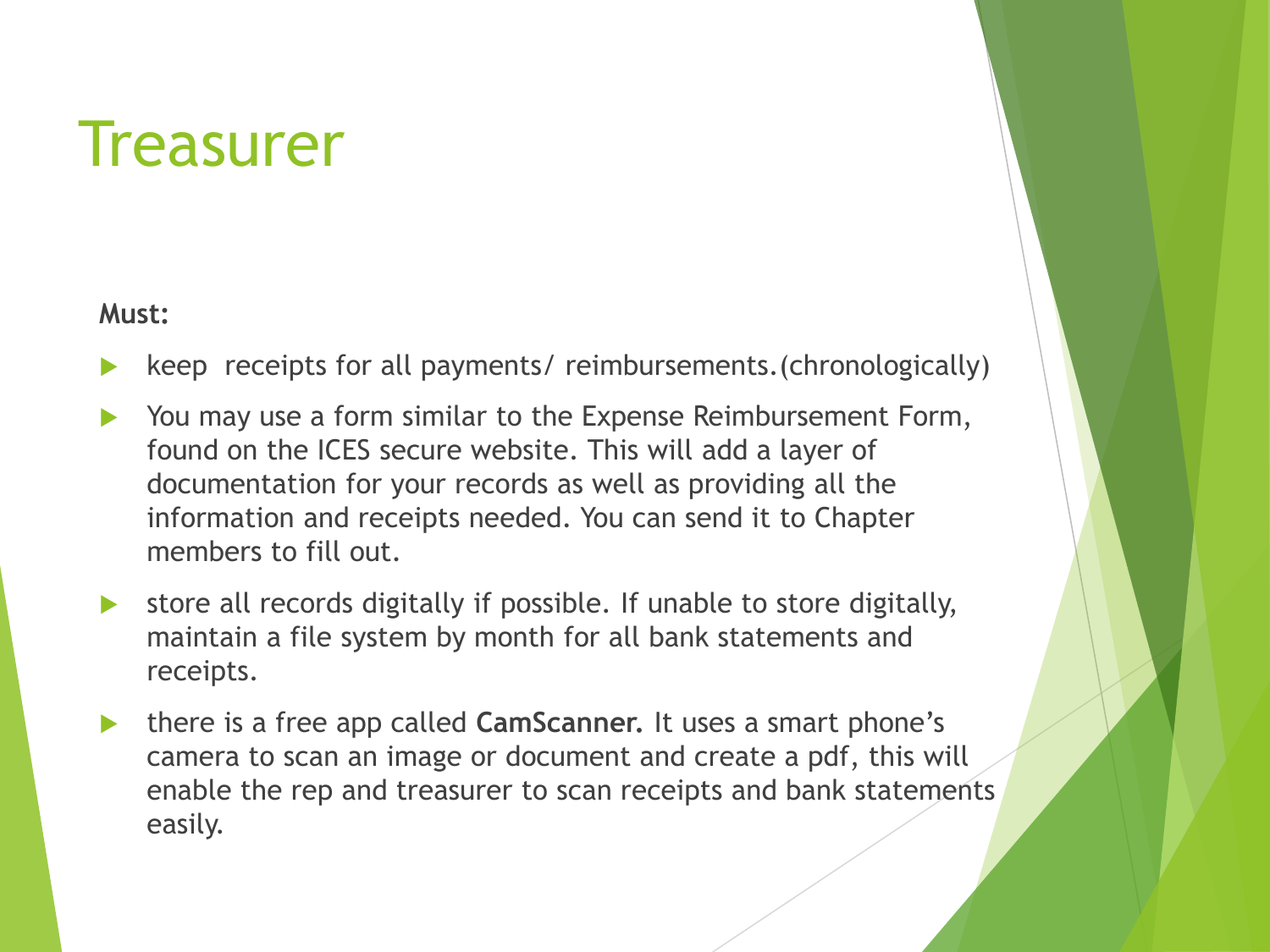### Forms

- Located on the ICES website
	- **Link:** https://ices.org/about-ices/chapters/representativesambassadors/
- Treasurer Contract
- Semi-Annual Financial Report
- **Copy of this Treasurer Training**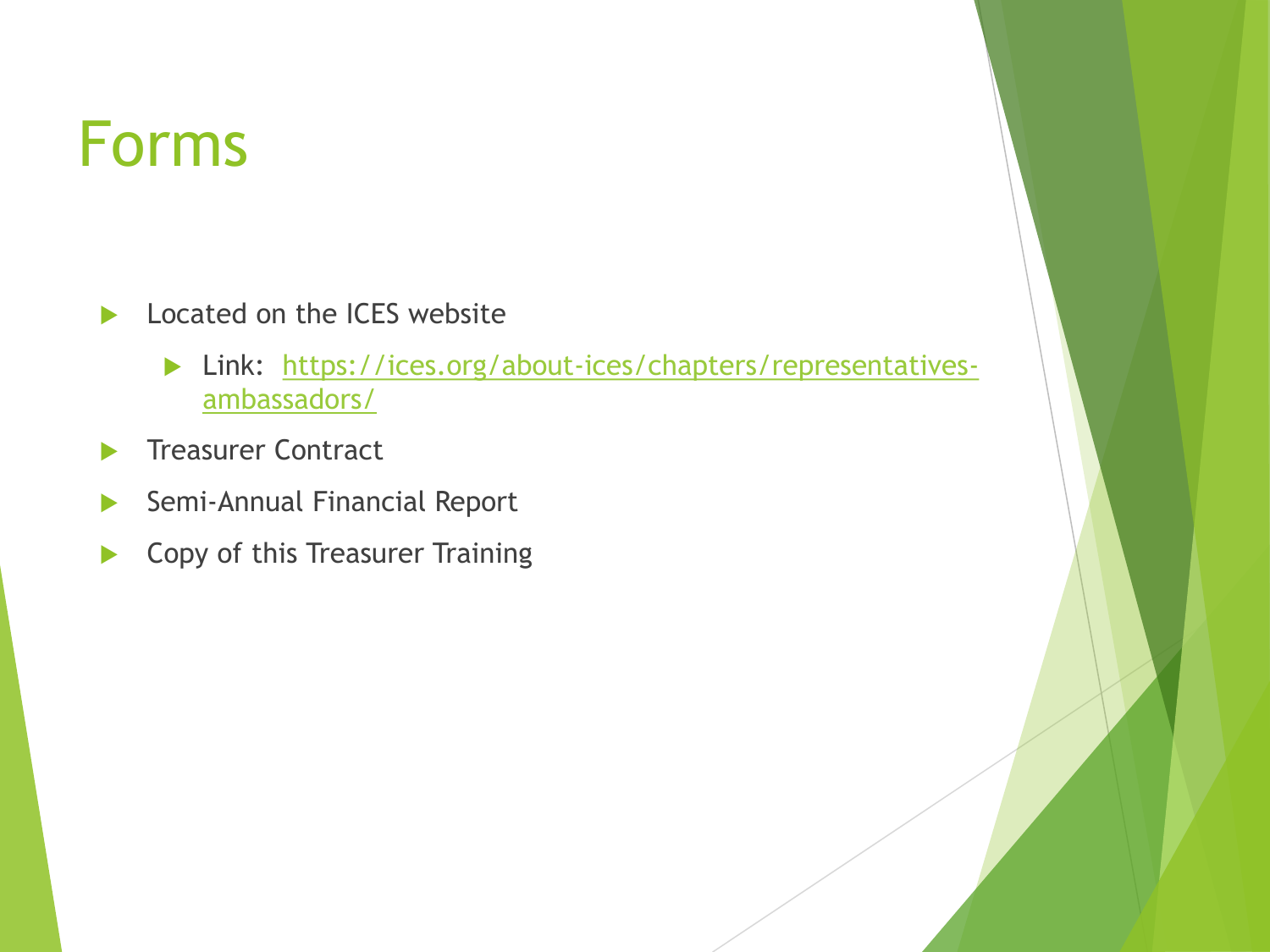# Employer Identification Number (EIN)

- Each chapter must secure its own EIN number. Go to [www.irs.gov](http://www.irs.gov/) and search - EIN. You can fill out the application online.
- A copy of the Chapter IRS EIN notification letter must be sent to the Representative liaison and the ICES Treasurer.
- After a Chapter receives its EIN from the IRS, the designated Executor/Trustee contact name and address must be changed to ICES Treasurer.
- Should be updated every year.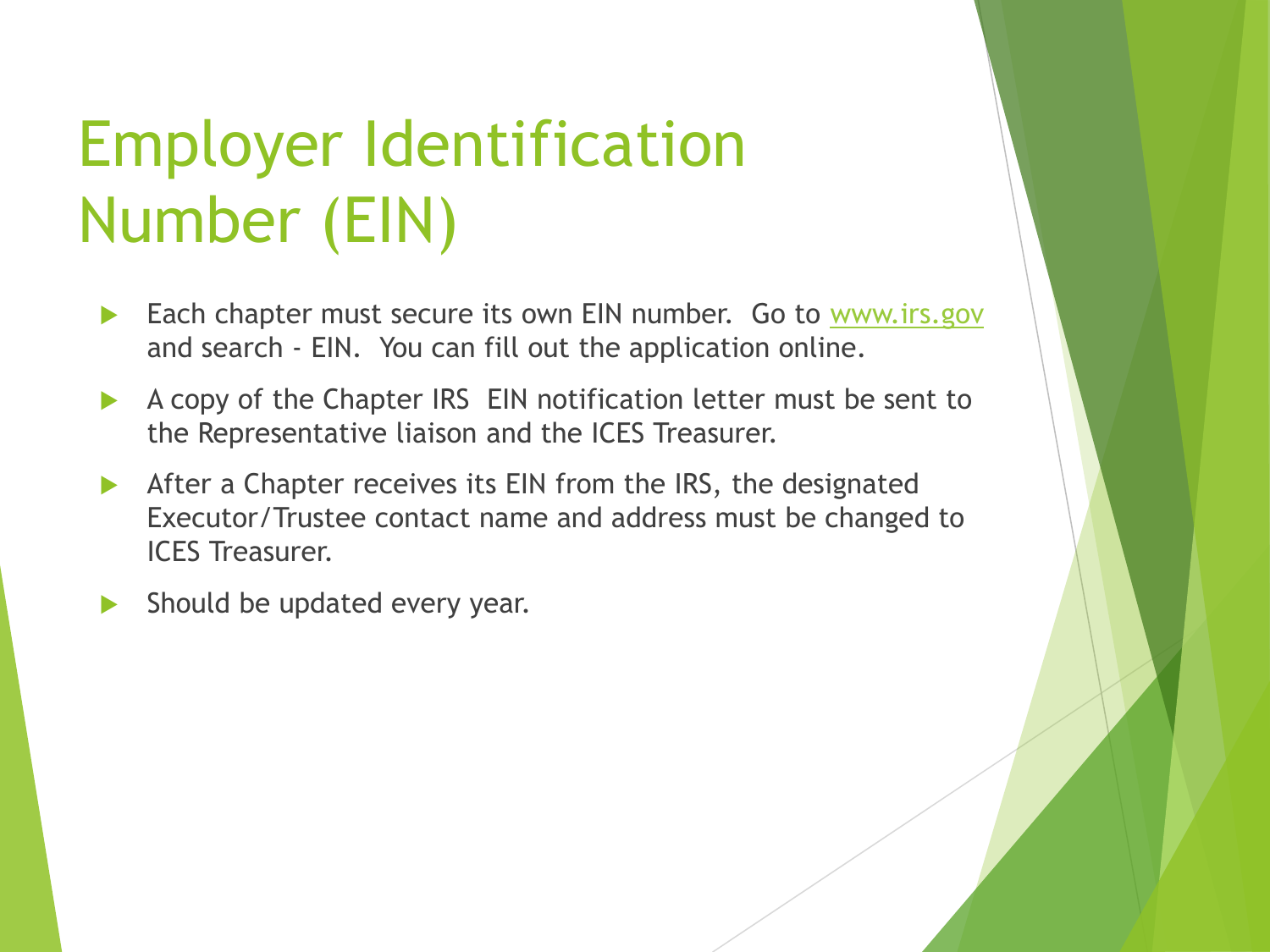# EIN Update

#### **How to Update the EIN Information**

- ▶ Complete Form 8822-B, Change of Address or Responsible Party – Business, and send to the address shown below that applies to you.
- **If your old business address was in:** Connecticut, Delaware, District of Columbia, Georgia, Illinois, Indiana, Kentucky, Maine, Maryland, Massachusetts, Michigan, New Hampshire, New Jersey, New York, North Carolina, Ohio, Pennsylvania, Rhode Island, South Carolina, Vermont, Virginia, West Virginia or Wisconsin.

**Send Form 8822-B to:** 

 **Department of the Treasury** Internal Revenue Service Center Kansas City, MO 64999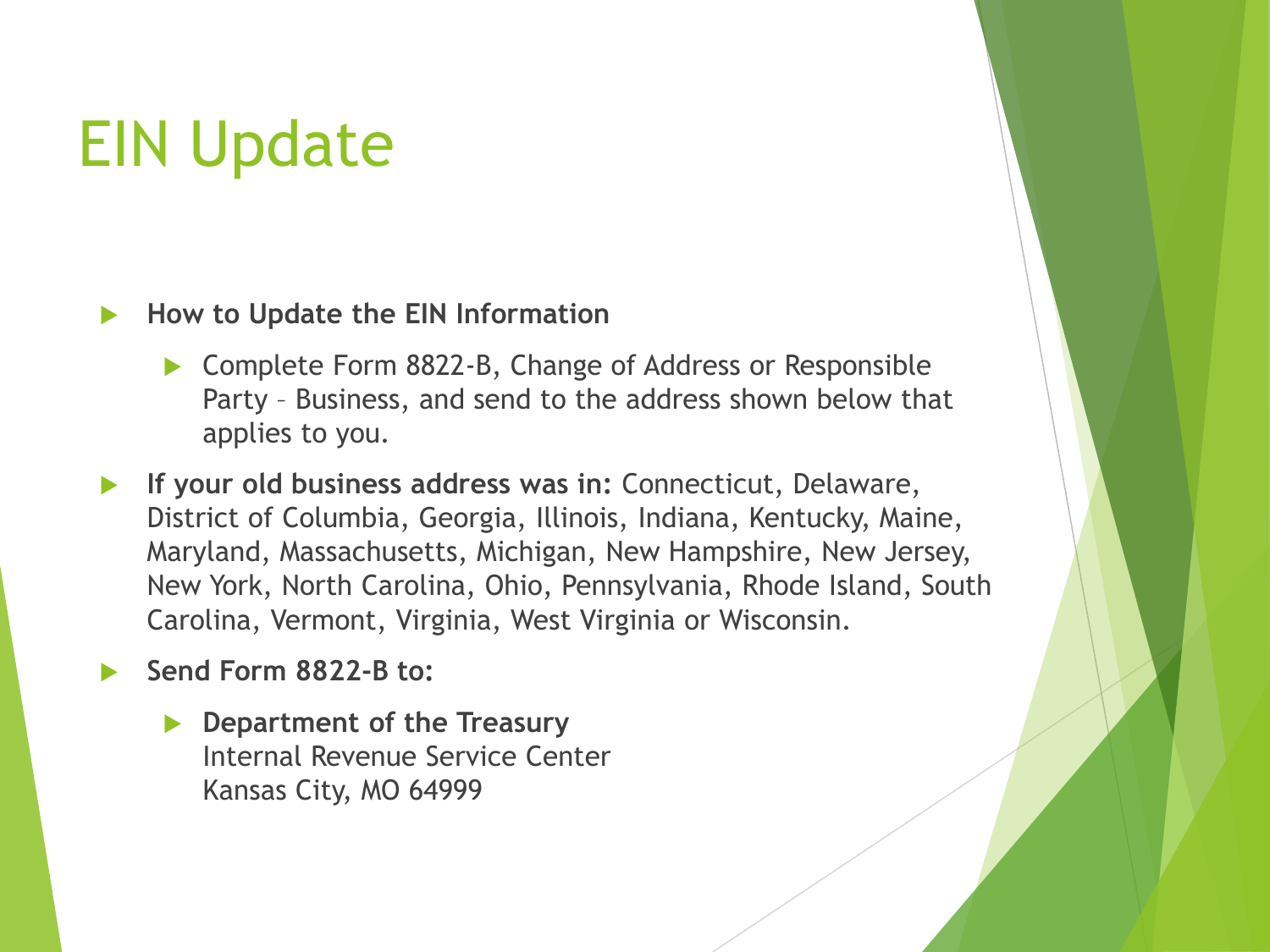# EIN Update

#### **If your old business address was in:**

Alabama, Alaska, Arizona, Arkansas, California, Colorado, Florida, Hawaii, Idaho, Iowa, Kansas, Louisiana, Minnesota, Mississippi, Missouri, Montana, Nebraska, Nevada, New Mexico, North Dakota, Oklahoma, Oregon, South Dakota, Tennessee, Texas, Utah, Washington, Wyoming, or any place outside of the United States

#### **Send Form 8822-B to:**

 **Department of the Treasury** Internal Revenue Service Center Ogden, UT 84201-0023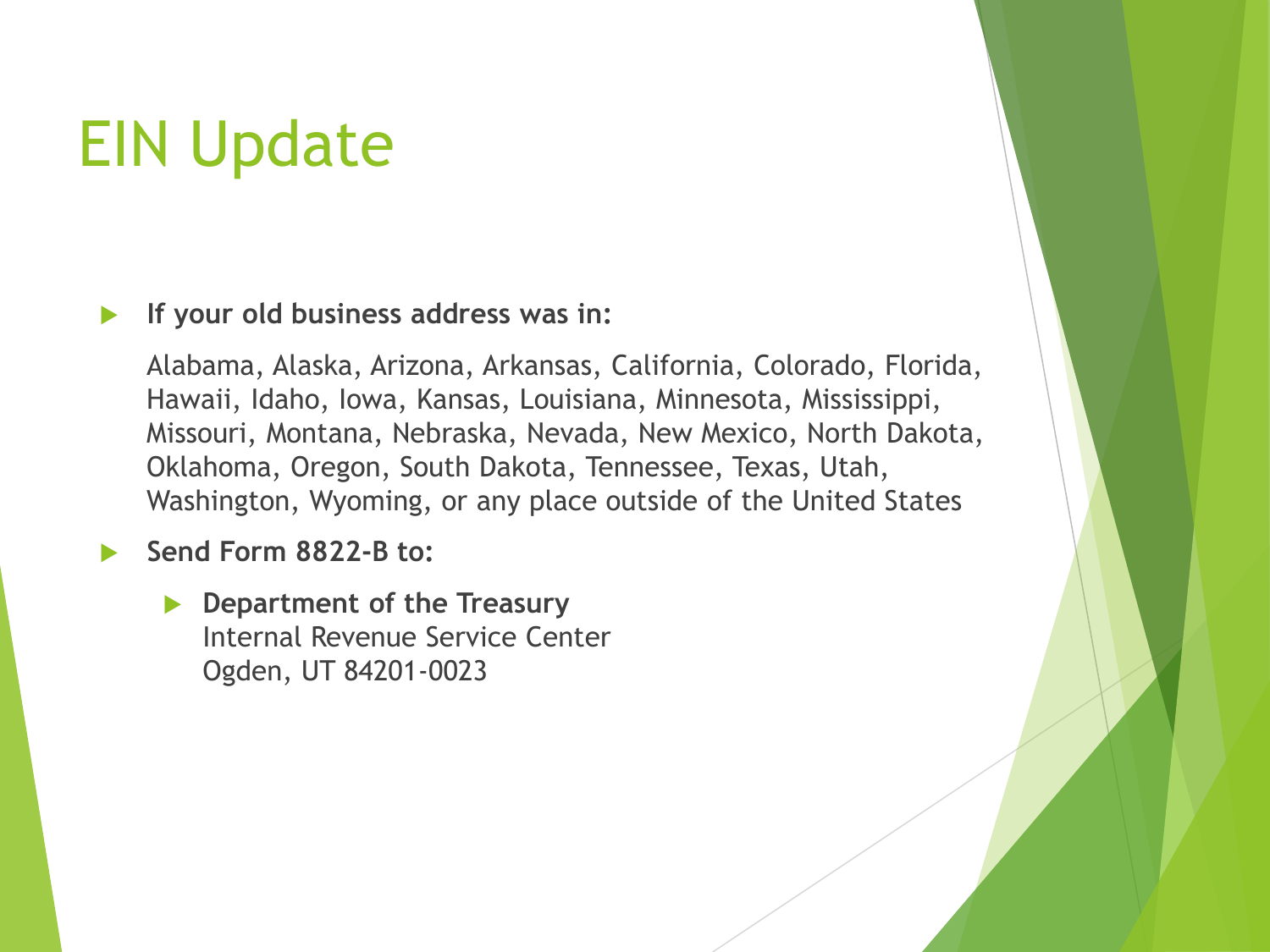#### **Taxes**

- All chapters must file form 990-N with the IRS yearly.
- Upon dissolution of any chapter and after financial obligations have been met, its assets shall be delivered to ICES Treasurer. These funds will be made available to the S/A/P/C/C once a new bank account has been established for the S/A/P/C/C and officers have been either appointed or elected.
- If and when the state/area is reinstated as a Chapter, any remaining funds will be returned to the new Chapter bank account.
- These funds are kept separate and will roll over from one fiscal year to the next until all funds are used. If the Chapter has not been reinstated at the conclusion of this time period (3 years) all restricted funds will be released to the main ICES treasury and the restricted account closed.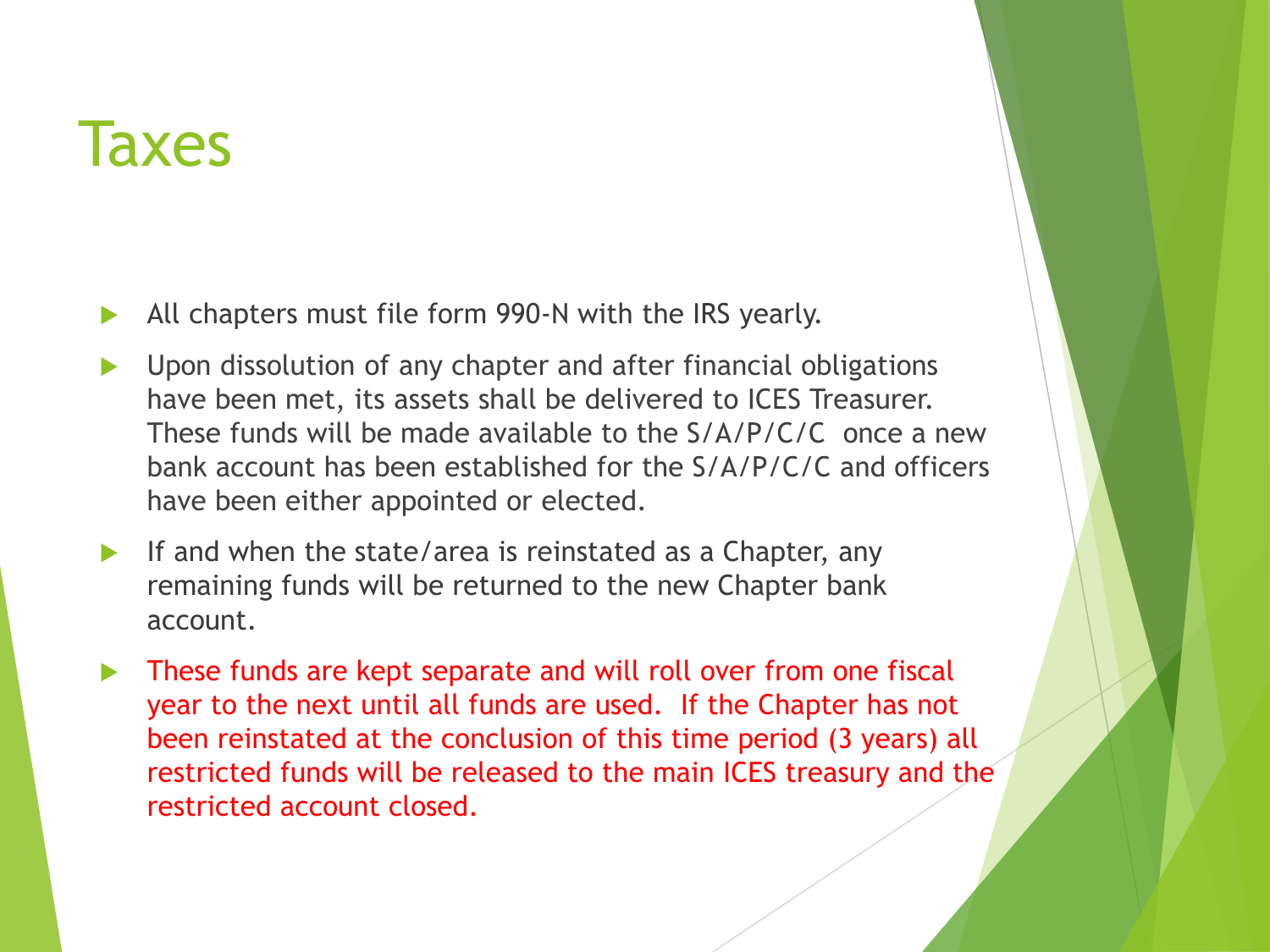- Board Motion #21 (8-2017) states that the ICES Budget and Finance Committee and ICES Treasurer conduct a financial audit of onethird of ICES Chapters every year.
- The audit is to ensure that all chapters are following the rules and bylaws of the ICES organization, as well as, their own Chapter Bylaws and to ensure that the ICES organization is in compliance with the guidelines of our Non-Profit status. It will also help new representatives and treasurers learn what is expected. Most Chapters have had their first audit covering seven years. Their next audit will be in three (3) years and will only cover that 3-year period since the initial audit. The audits will be conducted internally by the ICES Treasurer, not by an outside firm.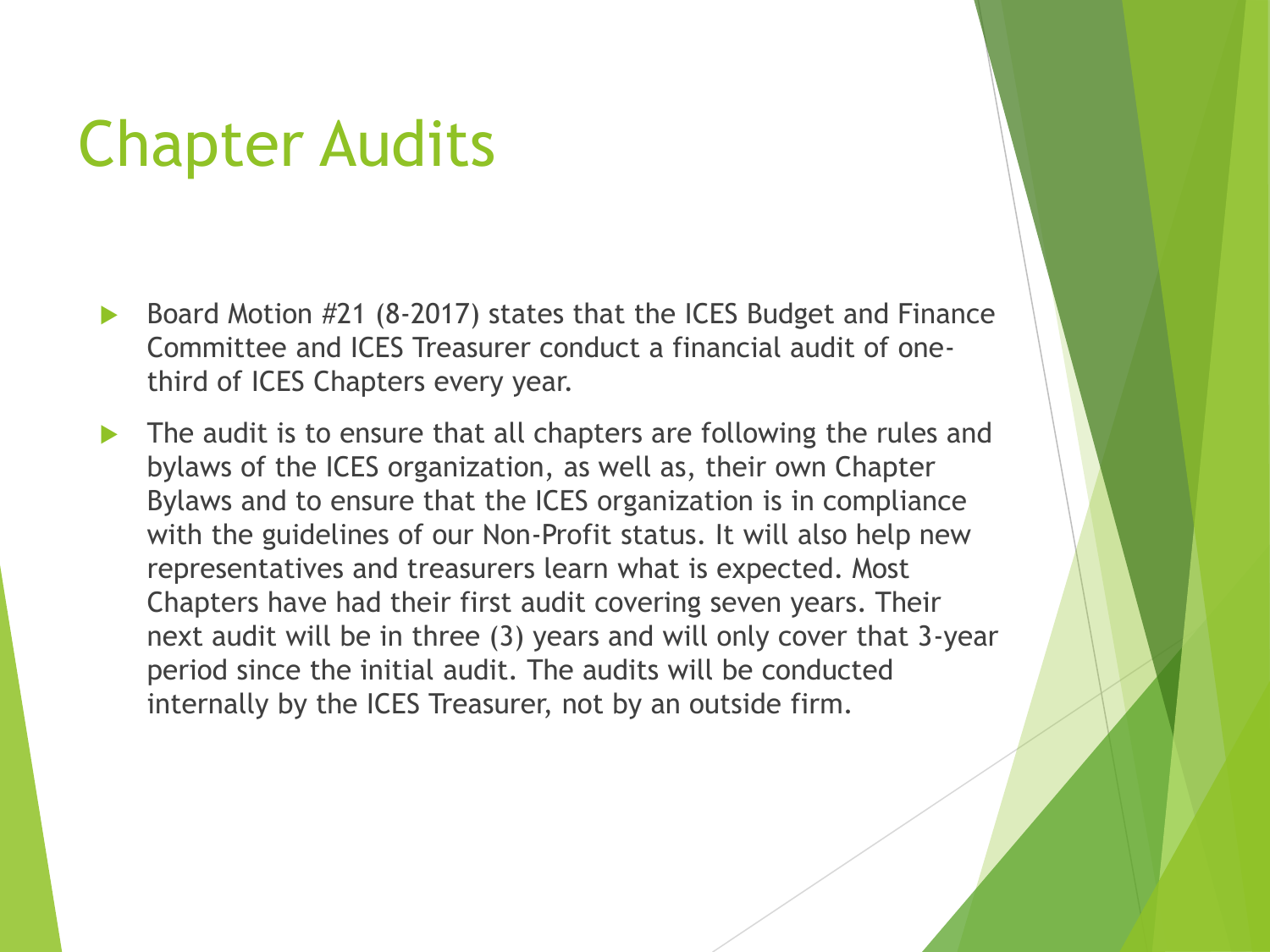- These are the items requested for the audits:
- 1. Three (3) years of ICES Chapter Semi-annual Financial Reports, including receipts for all expenditures shown on the reports. (or since the chapter was approved if less than three years)
- 2. Additions to the Individual Chapter Bylaws or motions voted on by the Chapter that will show reasons for special reimbursement and/or expenses.
- 3. Bank Statements and receipts.
- 4. Credit Card Statements and back up documents if a Credit/Debit Card is used for expenses.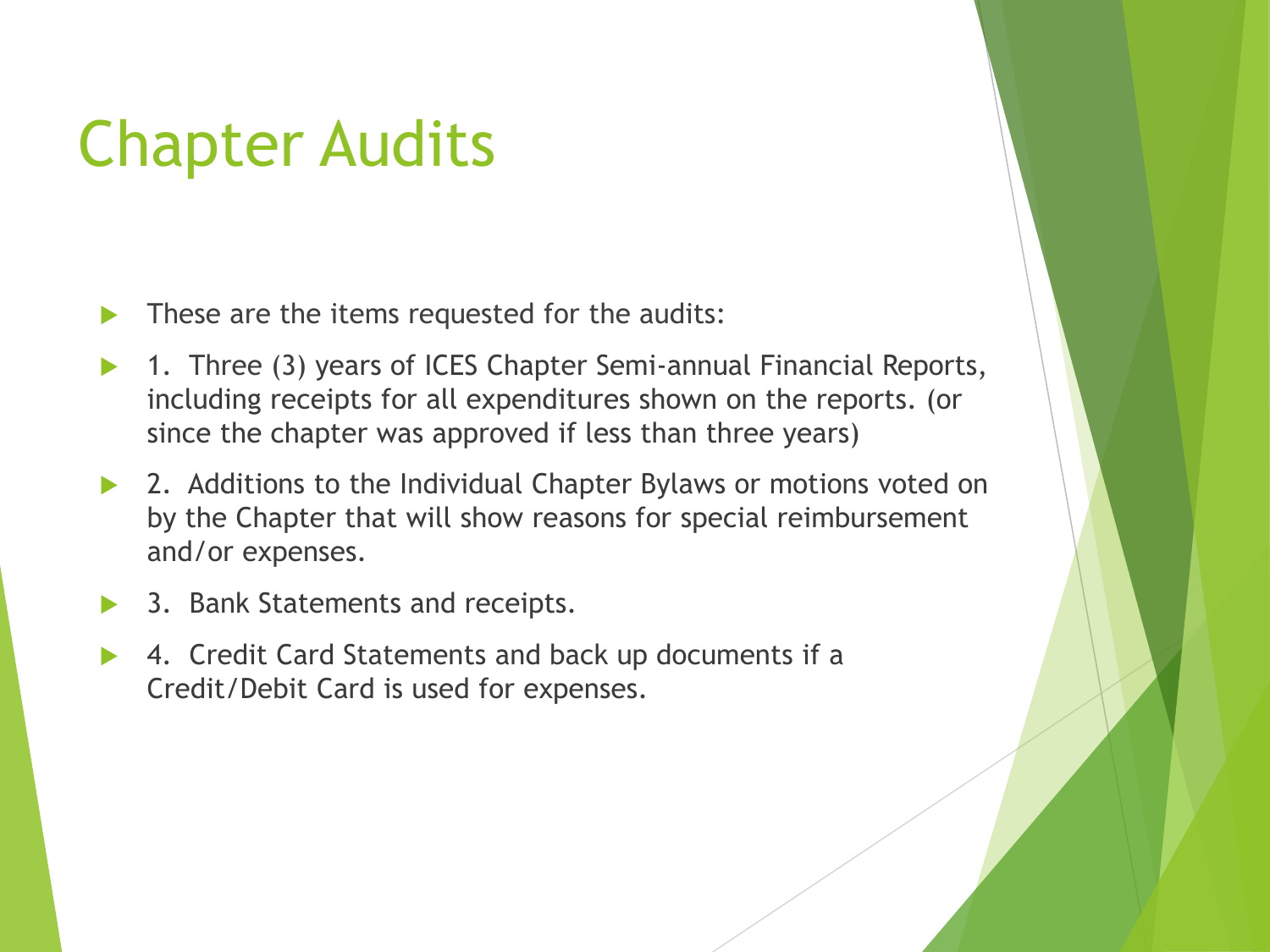**These are some of the questions that we need to answer from each audit submission:**

- Bank Account Info: Bank Name & Address, Account Number
- Chapter EIN
- The name on such bank account shall be Chapter Name as provided for in Article 1 of the Bylaws.
- Are proper books and records kept of all transactions?
- Are accounts formally approved at an annual meeting?
- Are incoming receipts banked promptly and regularly?
- Is all incoming money banked and no amounts held over for petty cash?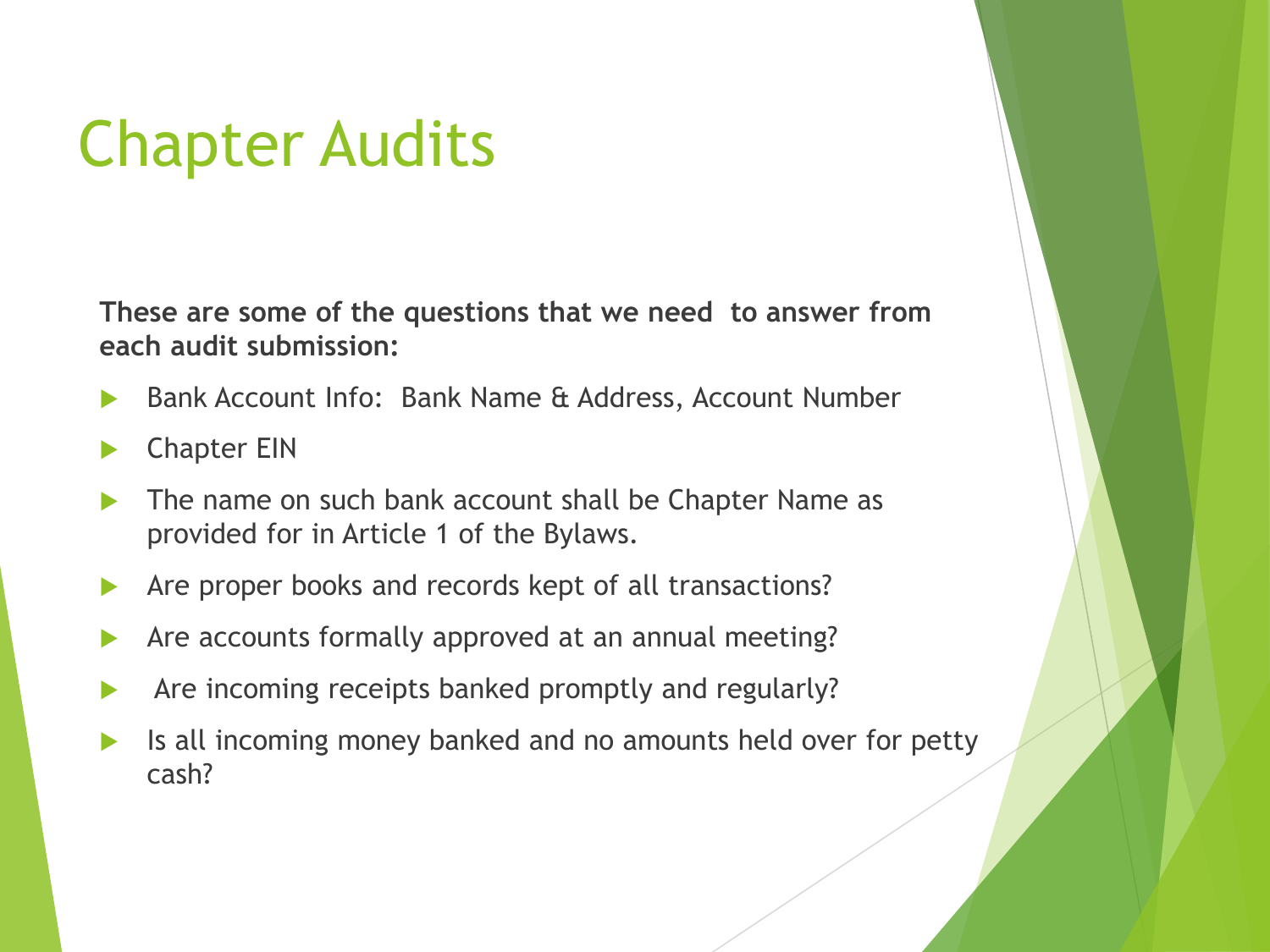#### **Continued**

- Is a written statement of banking and custody procedures available to all treasurers and representative?
- Are regular checks made to ensure records are accurate?
- Are regular checks made to ensure no discrepancies between records?
- Are all expenditures properly authorized?
- Are regular bank reconciliations carried out?
- Are instructions to open or close accounts properly authorized and/or reported?
- Does Chapter update its information with the IRS regarding their EIN?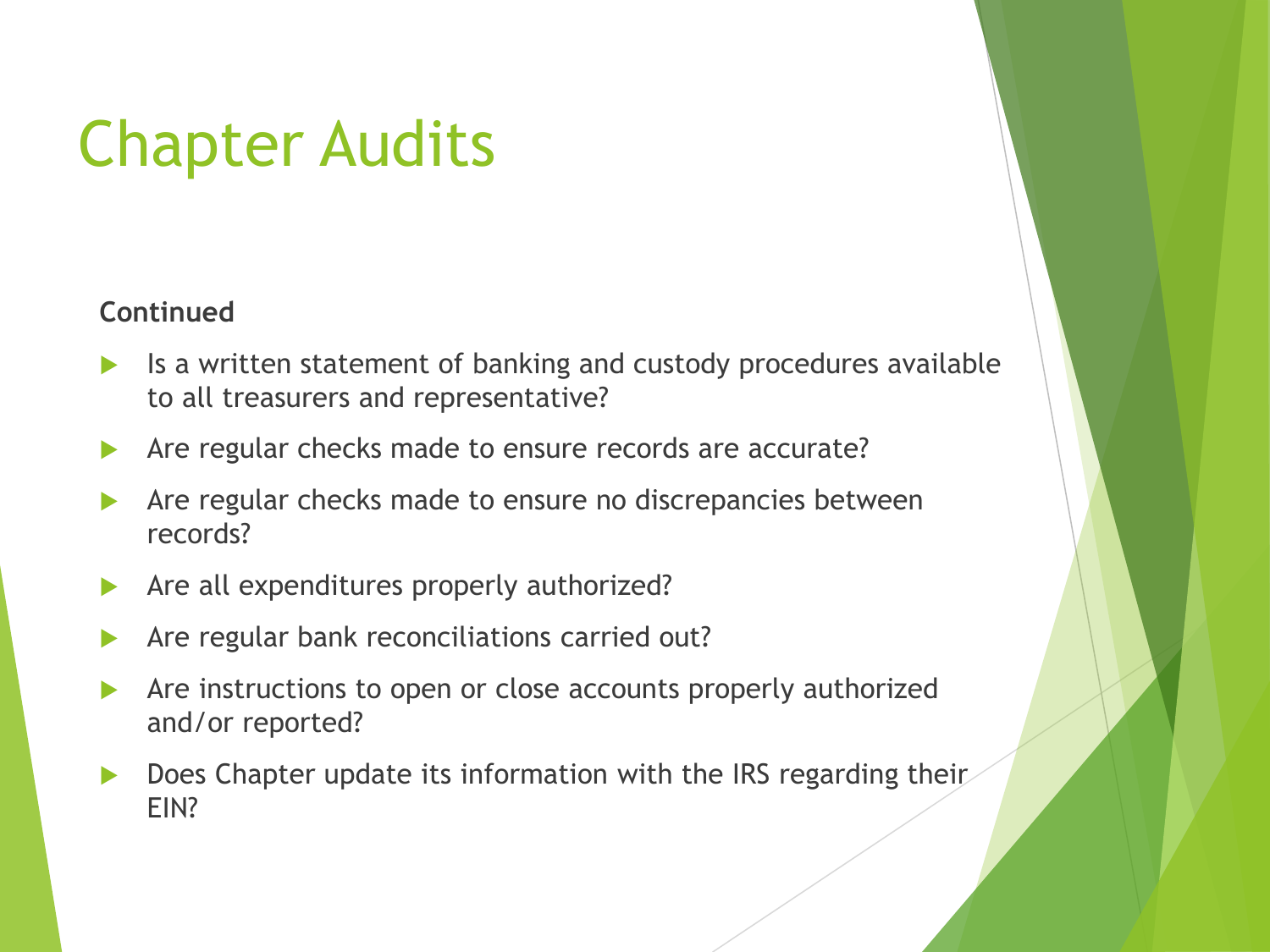**Due in 2020-2021 Fiscal Year**

- $\blacktriangleright$  Illinois
- $\blacktriangleright$  Kentucky
- **Michigan**
- **Missouri**
- **Dhio**
- **Pennsylvania**
- **Tennessee**
- Virginia